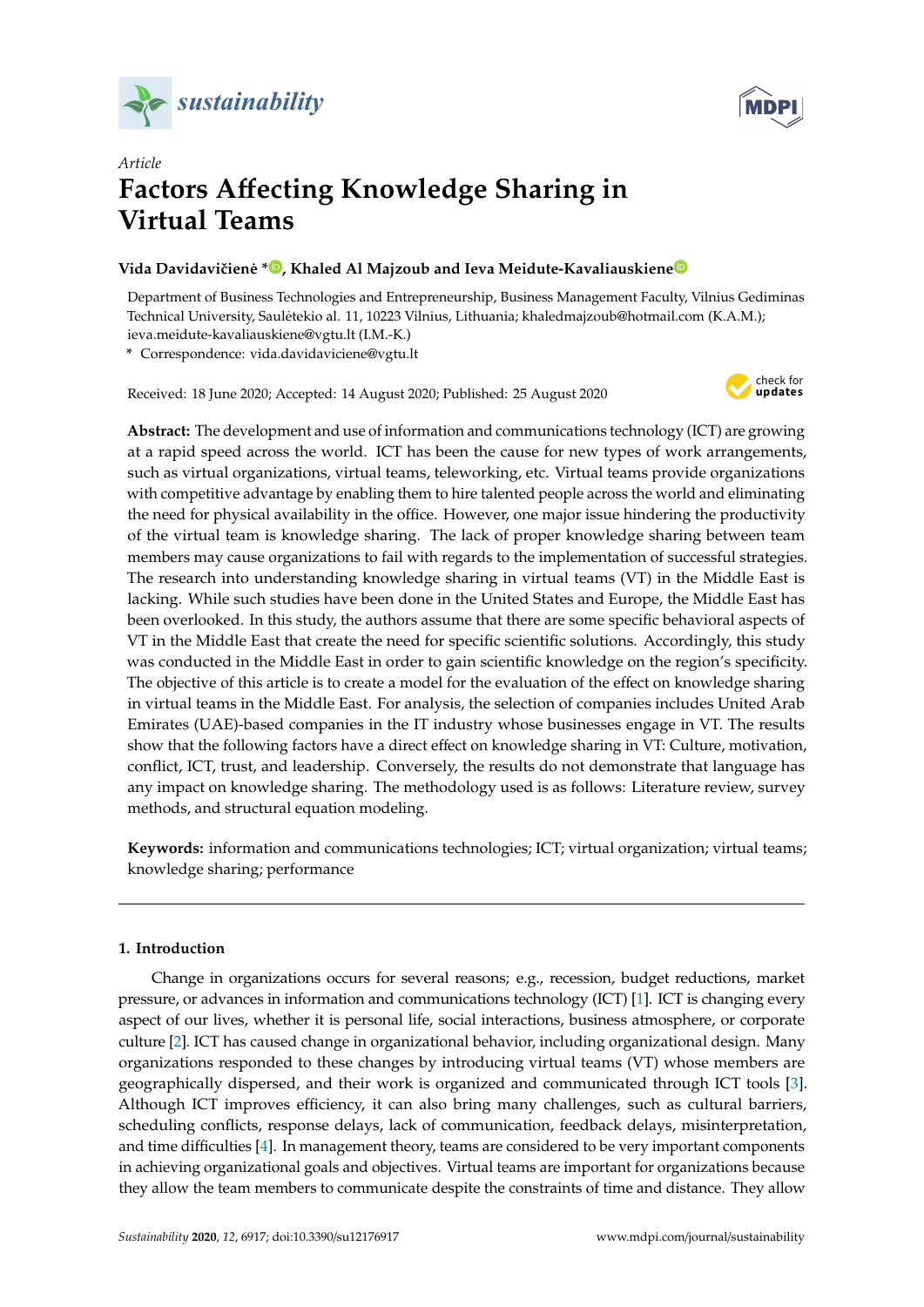organizations to hire the most talented people to join the team regardless of their location, which in turn increases the efficiency of the team [\[5\]](#page-13-0). The four key characteristics of virtual teams are as follows: They are temporary (organized for a particular task), culturally diverse (different nationalities and languages), geographically dispersed (working from remote locations), and electronically connected (using ICT for communication) [\[6\]](#page-13-1). Virtual teams are culturally different. Team configurations are different for each team depending on the ways the location is split and diversified [\[7\]](#page-13-2). Organizations using VTs face a lot of complexities. In addition to technical challenges, there are also social and psychological factors to be considered [\[8\]](#page-13-3). Virtual teams focus on knowledge-intensive tasks that involve the sharing and exchange of information and knowledge [\[9\]](#page-13-4). Currently, the competitiveness of a company is mostly derived from its intangible assets rather than its tangible ones; e.g., knowledge and the process of knowledge transfer [\[10\]](#page-13-5). Virtual teams remain the primary source of intangible asset acquisition in organizations [\[11\]](#page-13-6). Knowledge sharing is a salient aspect of virtual teams, and it is important to study and measure it within the virtual teams.

The aim of this article is to measure the effect on knowledge sharing in virtual teams in terms of the following factors: Culture, motivation, language, conflict, ICT, trust, and leadership. Accordingly, the following research question has been formulated: Are culture, motivation, language, conflict, ICT, trust, and leadership positively or negatively correlated with knowledge sharing processes? Consequently, due to their influence on knowledge sharing in virtual teams, the seven factors, i.e., culture, motivation, language, conflict, ICT, trust, and leadership, are used in the model that measures knowledge sharing in the virtual team. The methodology used is as follows: Literature review, survey methods, and structural equation modeling.

In the next section, we review the literature on knowledge sharing and the seven factors that affect it as well as present our model. This is followed by the methodology section and our conclusion.

### **2. Previous Studies and Hypothesis Development**

#### *2.1. Literature Review*

The rising interest for businesses to access talent on demand has prompted organizations to outsource employees that would benefit them with their complementary skills, flexible schedule, and location. Such dispersion has caused organizations to face challenges in managing teams consisting of different cultures and based in different locations [\[12\]](#page-13-7). Virtual teams experience greater diversity than the physical ones [\[13\]](#page-13-8). The number of VTs has significantly increased due to the requirements for a high level of innovation, business globalization, and advances in ICT [\[14\]](#page-13-9).

There are several definitions for virtual teams, and some are as follows:

- "As a group of people who work interdependently with a shared purpose, across space, time, and organizational boundaries, using ICT to communicate and collaborate" [\[15\]](#page-13-10) (p. 699).
- "A team geographically dispersed and working interdependently using technology to communicate and collaborate across time and space" [\[16\]](#page-13-11) (p. 305).
- "As groups of geographically and/or organizationally dispersed co-workers that are assembled using a combination of telecommunications and information technologies to accomplish an organizational task. A VT is a group of geographically and/or temporally dispersed individuals brought together via information and telecommunication technologies" [\[17\]](#page-13-12) (p. 650).
- "Are relatively small, task-oriented groups of individuals who are, at least to some extent, distributed and mostly work in technology-mediated ways toward a common goal" [\[18\]](#page-13-13) (p. 12).

Virtual teams are beneficial for both employees and employers. For employees, the benefits lie in the flexibility of working from home or a hotel room, which facilitates the work–life balance and enhances employee satisfaction. Employers benefit from the availability of experts abroad due to the advances in ICT [\[19\]](#page-13-14). The intellectual capacity of a diverse virtual team is in its ability to integrate expertise and to create shared knowledge [\[20\]](#page-13-15). The greatest problem for global virtual teams is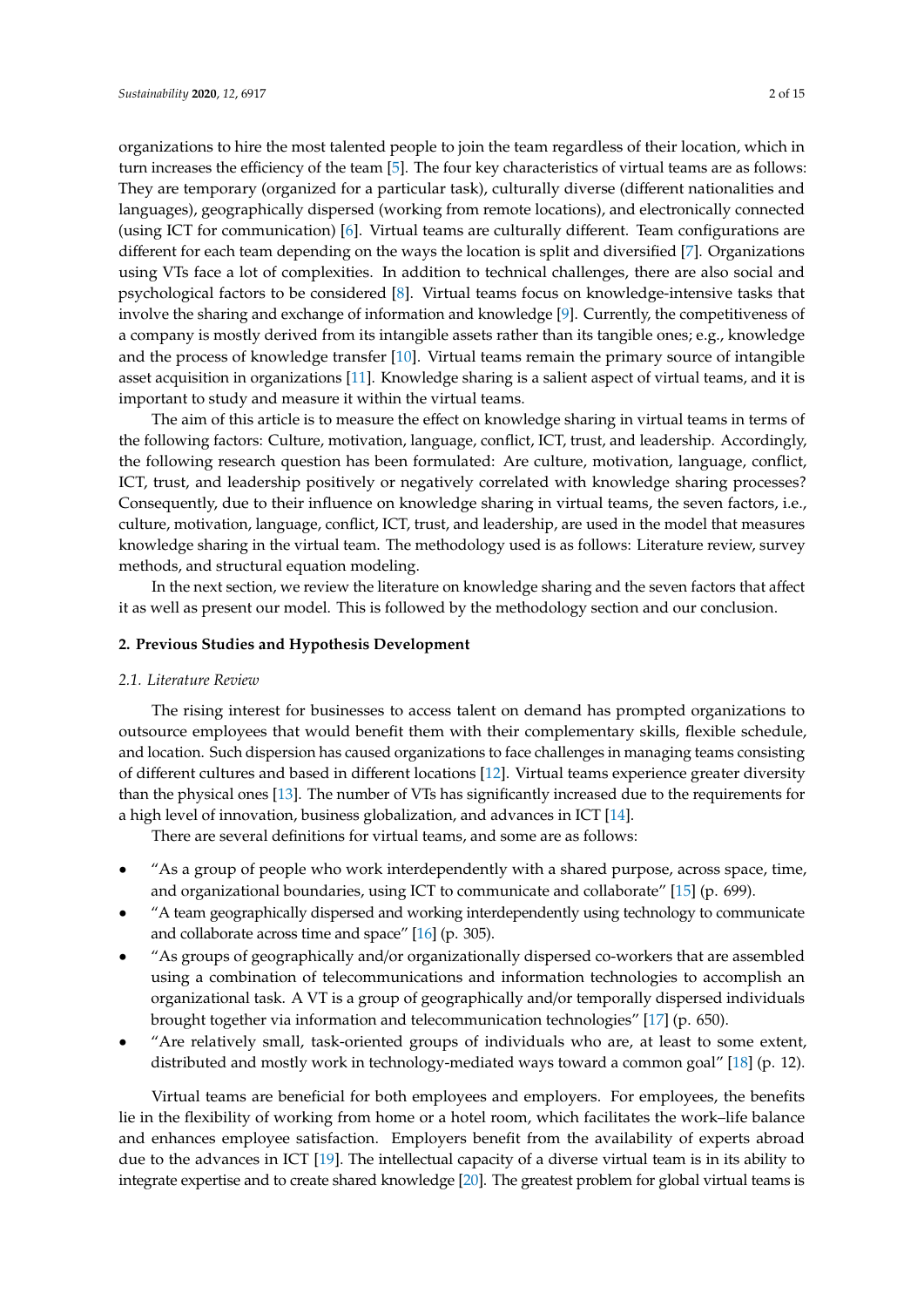developing cohesion within the team. Team diversity can both pose a difficulty and create opportunities. Many of the empirical studies done on the effect of team diversity on team performance found that it can create added value and deliver higher performance in comparison to homogeneous teams. The reason given is that diversity brings a bordered area of knowledge. Conversely, other studies found that homogeneous teams outperformed diverse teams due to the absence of team conflict and miscommunication. Virtual teams need to be managed correctly to become high-performance teams. Two types of diversity exist, i.e., surface-level diversity and deep-level diversity [\[20\]](#page-13-15). Lately, there has been an increase of interest in studying the process that makes teams successful. The question has shifted from what makes teams successful to why some teams are more successful than others [\[21\]](#page-13-16). Currently, the competitiveness of a company is mostly derived from its intangible assets rather than its tangible ones; e.g., knowledge sharing [\[10\]](#page-13-5). The most strategically important intangible asset in organizations is knowledge. Knowledge, if managed correctly, can provide organizations with competitive advantages over their competitors. The lack of proper knowledge sharing negatively impacts virtual teams. The growing global economy and the dependence on outsourcing are making knowledge sharing a very important factor across international boundaries and time zones. Global VTs present an increase of complexities in terms of knowledge sharing for organizations that seek to share knowledge effectively between their team members from different cultures and time zones [\[22\]](#page-13-17). Organizations can integrate both internal and external knowledge capacity through knowledge sharing, which can provide them with a more advantageous position in the market. Although knowledge sharing results in increased performance within companies, only a few companies have managed to implement the knowledge sharing process. Knowledge sharing can be unsuccessful due to many reasons, such as a lack of technological resources and personal motivation, difference in individual skills, and a lack of organizational support and training [\[23\]](#page-13-18). In the past few decades, knowledge management has received considerable attention from research due to its importance in providing companies with competitive edge. According to a study conducted by Fortune 500 companies, the estimated annual cost of knowledge loss is around 31.5 billion USD, and it is caused by the improper management of knowledge. Knowledge sharing benefits organizations by the process of transformation of individual knowledge into corporate knowledge. There are many reasons for knowledge loss, including the major ones of turnover and retirements. Knowledge sharing must be implemented correctly to ensure that the organization manages knowledge and prevents its loss successfully. Knowledge sharing is the central process that links together other knowledge management processes and practices. A lack of knowledge sharing creates difficulties for a company to take full advantage of its investments in its ability to capture and create knowledge. Knowledge sharing is the most important and complex process in knowledge management and requires a focus on three key areas, i.e., individual, organizational, and technological. The difficulty occurs due to the three dimensions being difficult to manage and their tendency to interfere with each other [\[24\]](#page-13-19). The individual dimension includes trust, reciprocal relationships, the intention to share knowledge, enjoyment, and personal motivation. The organizational dimension includes management support, organizational structure, organizational culture, and rewards. The technological dimension includes all information and communications technology (ICT). Knowledge is developed and communicated through social interactions between team members; even the weak social ties have an important effect on knowledge sharing. Although knowledge sharing is a valuable resource, its value depends on its quality. Knowledge quality has three dimensions, i.e., intrinsic, contextual, and actionable. Intrinsic knowledge quality is defined as the degree to which that knowledge is accurate and reliable. Contextual knowledge quality refers to the use of knowledge in professional roles and contexts. Actionable knowledge quality is the degree to which the knowledge experience is adaptable, expandable, and easily employable in tasks [\[25\]](#page-13-20). Individuals may not share knowledge for various reasons, an example of which could be that sharing knowledge may weaken the individual's position in the company and affect their job security or cause the loss of their unique knowledge within the organization. There is a fear of losing ownership, while no rewards exist to motivate the individual to share their knowledge. Another significant barrier for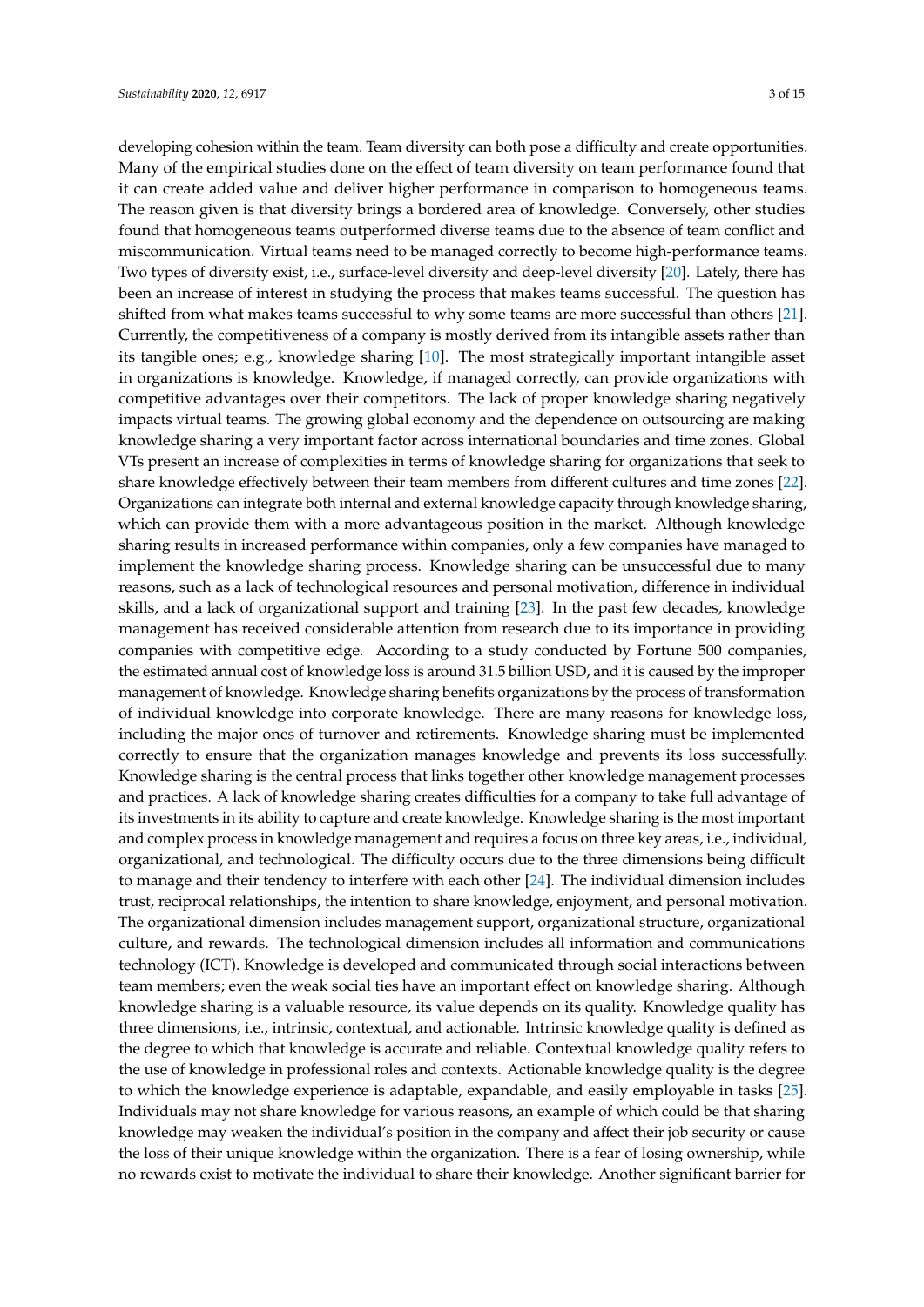knowledge sharing activities is the organizational context. This barrier forms within the organization from such factors as negative organizational climate and culture, excess of authority, and the absence of communication policies and procedures. Organizations can overcome this issue by providing management support and by creating a good relationship with their employees [\[23\]](#page-13-18). VT performance is affected when the virtual team members hold on to their knowledge and refuse to share it. Table [1](#page-3-0) summarizes the factors studied by the authors that affect knowledge sharing in VTs. The following key elements will be discussed in further detail below: Culture, motivation, leadership, trust, ICT, language, and conflict.

| Factor     | Authors             |
|------------|---------------------|
| Culture    | $[7, 26 - 28]$      |
| Motivation | [10, 29, 30]        |
| Leadership | [3,7,26,31,32]      |
| <b>ICT</b> | $[10, 31 - 33]$     |
| Conflict   | $[31, 34 - 36]$     |
| Trust      | [6, 16, 31, 37, 38] |
| Language   | $[39 - 41]$         |

<span id="page-3-0"></span>**Table 1.** Factors affecting knowledge sharing in virtual teams (VTs).

Culture: In virtual teams. cultural diversity is believed to broaden the knowledge and perspective, thus enhancing the team's creativity. However, in some cases, it can hinder creativity. Cultural difference equals cultural identities within the team, thus creating cultural obstacles. Differences in values and norms can create intercultural difficulties, such as miscommunication and misunderstandings, which may hinder the knowledge sharing process [\[42\]](#page-14-12). The key barrier for knowledge sharing in virtual teams is the extent of geographical and cultural distance [\[30\]](#page-14-2). Although VTs provide organizations with a way to integrate skills, talent, and other assets from people across the world, the cultural differences within the team add complexity to the relationships between the team members and to the collaboration and knowledge sharing processes. Culture is the most significant boundary in virtual teams. In previous studies, two critical components were defined to differentiate between the cultures of the team members, i.e., language and the country of residence. National/cultural diversity and its effect on team performance can be placed into two categories, i.e., task-specific processes and socioemotional processes. Task-specific processes refer to the tasks that the team performs to accomplish a task or to achieve a goal. Socioemotional processes emerge when team members turn their focus towards team cohesion, building trust, and social integration [\[43\]](#page-14-13). Drawing on the social identity perspective, there are two types of negative social processes in multicultural teams, i.e., surface-level and deep-level cultural diversity [\[40\]](#page-14-14). Surface-level cultural diversity divides the team into culture-based subgroup faultiness. Faultiness culture causes two types of identity problems. Firstly, team members may experience identity threat; e.g., threat to their prestige and pride, which is caused by the presence of other cultural groups and is related to intergroup conflict. In contrast, identity fragmentation refers to the lack of cultural identity among the team members, which is less threatening but can impact team identity and lower commitment. Moreover, it is related to withdrawal behaviors. Deep-level cultural diversity triggers the negative social process. Cultural differences include values, beliefs, norms, preferences, and incompatibility assumptions, which can create difficulties in intercultural interactions; e.g., misunderstandings, miscommunication, and incompatible behaviors [\[42\]](#page-14-12). Cultural differences are perceived to cause an increase in the complexity of knowledge sharing, especially in the exchange of a complex idea. However, some studies have shown that cross-cultural teams affect knowledge sharing positively by making contextual and tacit knowledge more explicit [\[39\]](#page-14-10). Tacit knowledge is intangible and is deeply rooted in organizational practices [\[44\]](#page-14-15). According to the social attraction theory, diverse teams with different cultural backgrounds show low performance due to the difference in the members' attitudes, values, and beliefs [\[43\]](#page-14-13). Different cultural backgrounds of teams in terms of ethnicity, gender, and national culture - functionally create a context of cultural complexity, which may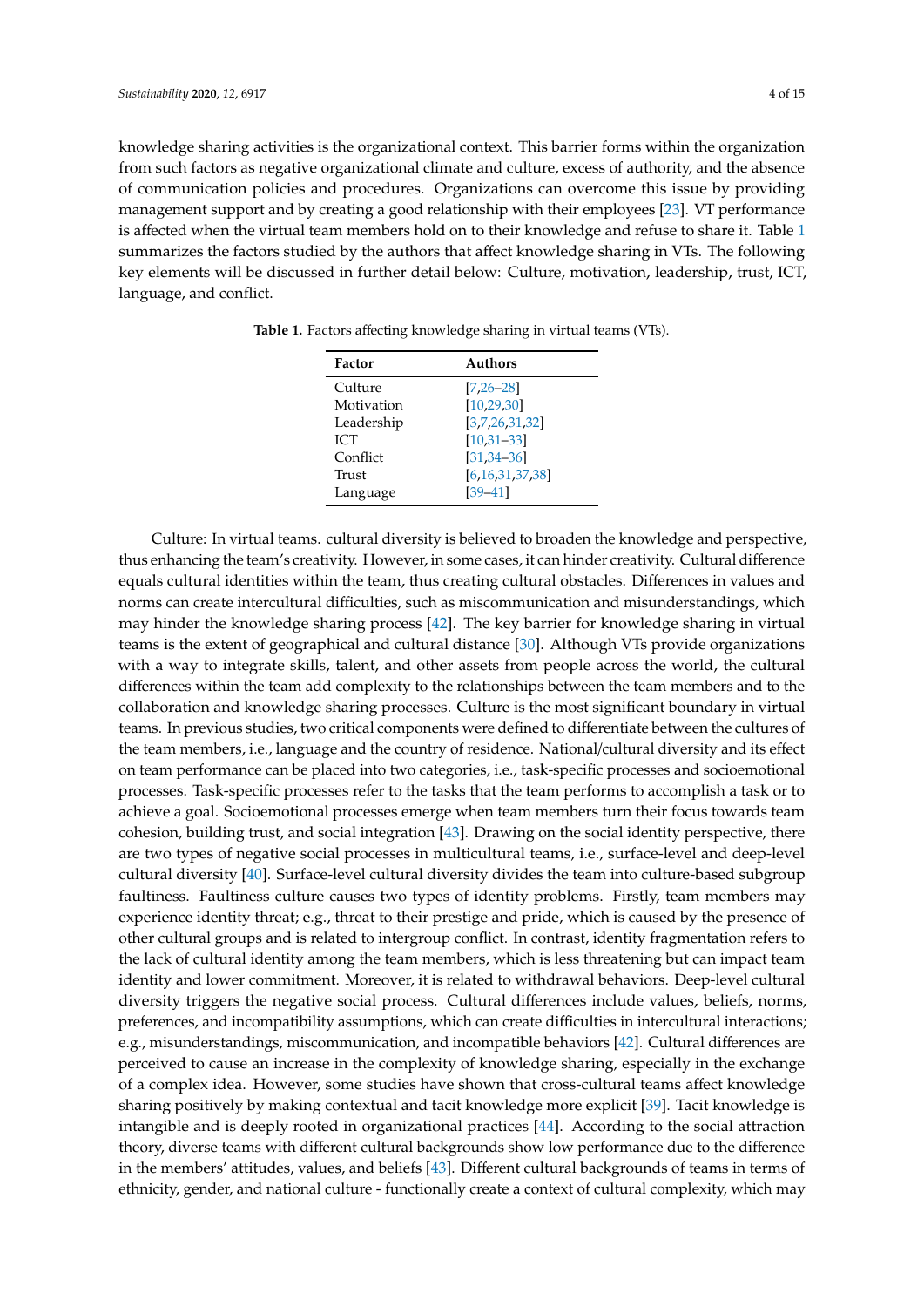negatively affect knowledge sharing [\[10\]](#page-13-5). A few studies have examined the effect of cross-cultural or different nationality backgrounds on knowledge sharing in VTs [\[43\]](#page-14-13). Based on the above, we propose the following hypothesis: **Hypothesis 1.** *Culture negatively a*ff*ects the knowledge sharing process*.

Motivation: One of the problems related to knowledge sharing is people's unwillingness to share their knowledge. This becomes more complex with added cultural diversity. Previous studies have adopted the social exchange theory to explain why people refuse to share knowledge. Accordingly, they have qualified two types of motivation: Intrinsic and extrinsic motivation [\[29\]](#page-14-1). Social identity theory is defined as "that part of an individual's self-concept which derives from their knowledge of their membership in a social group together with the value and emotional significance attached to that membership." Identity shapes the perception of team members and provides meaning for one's actions. According to the social identity theory, individuals use central, useful, and relevant categories to categorize their identities; e.g., belonging to a national culture. In social interactions, people usually represent their teams. Social ties within teams are interpersonal and can generate more competitiveness between subgroups. These interpersonal differences can fragment the team into subgroups, which may result in a negative effect on the team's performance. Knowledge sharing is subject to the dynamics of these identifications that create the subgroups. Many studies concluded that national culture drives social identification [\[30\]](#page-14-2). Intrinsic and extrinsic factors have been shown to have a positive impact on knowledge sharing. Altruistic individuals are more willing to share knowledge with their team members. Moreover, explicit knowledge facilitates knowledge sharing. Conversely, tacit knowledge creates barriers. Sharing tacit knowledge within the project team is vital for achieving success [\[10\]](#page-13-5). Extrinsic motivation is related to the economic and social rewards [\[29\]](#page-14-1). Reciprocal benefits and financial rewards are extrinsic. Team members who perceive reciprocal benefits from sharing knowledge are more likely to be involved in the knowledge sharing process, as it is beneficial for them. Moreover, it creates indebtedness among team members. A study done in multicultural companies revealed that people from strong sharing cultures were motivated to share knowledge out of reciprocity. Research into the effect of reciprocity on knowledge sharing is scarce [\[22\]](#page-13-17). Extrinsic rewards have been shown to have a negative impact on knowledge sharing [\[10\]](#page-13-5). Intrinsic motivators include self-efficacy and enjoyment [\[29\]](#page-14-1). Enjoyment positively affects knowledge sharing in VTs [\[22\]](#page-13-17). A lack of motivation in employees inhibits their sense of self-efficacy, which results in obstruction of knowledge sharing. When an organization provides its employees with support, their self-efficacy increases, which in turn leads to more knowledge sharing behavior [\[23\]](#page-13-18). Recognizing, rewarding, or punishing employees using the process of motivation are directly related to cultural values [\[41\]](#page-14-11). Based on the above, we propose the following hypothesis (we examine Intrinsic Motivation (Self-Efficacy and Enjoyment) and Extrinsic Motivation (Rewards and Reciprocal Benefits)): **Hypothesis 2.** *Motivation (intrinsic and extrinsic) positively a*ff*ects knowledge sharing in virtual teams.*

Language: Another variable that affects team knowledge sharing and one that has been named the missing factor is language [\[39\]](#page-14-10). Language is one of the most significant barriers and the fundamental cause of problems in cross-cultural communication. Language, including social norms and social interaction, differs from one culture to another [\[41\]](#page-14-11). Language certification is becoming an admission condition, rather than a graduation requirement. However, the interaction that is delivered by a course and provided by case studies is only indirect, and not the interaction itself. The soft skills required by managers, such as cultural intelligence and agility, require first-hand experience. Companies are using international assignments to develop their managers' competencies [\[40\]](#page-14-14). Indirect experience of culture prevents the individuals from sharing their ideas with other team members, thus preventing the integration of ideas with other cultures [\[42\]](#page-14-12). It has been shown that sharing a common language increases the communication and knowledge sharing activities among team members. Language commonality refers to the degree to which the individuals share the same understanding of a language; for example, the English language. This understanding covers the proficiency of language use, including the overlapping knowledge and styles of communication. Where a lack of language commonality is present, rich media may further complicate the communication and knowledge sharing, whereas in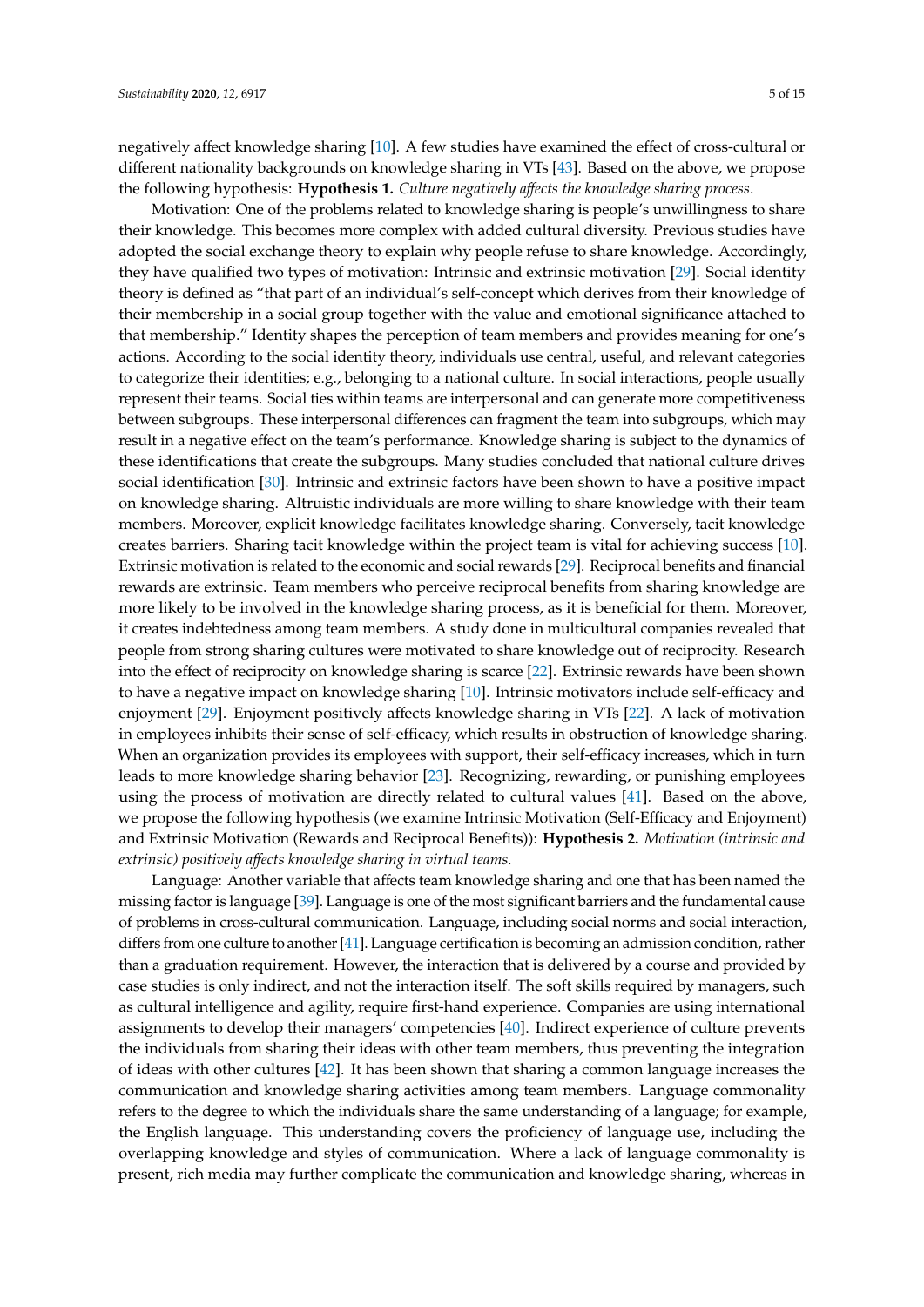non-rich media, such as email, people have the option to use a spell-checker and review the text before sending it [\[39\]](#page-14-10). We propose the following hypothesis to test the effect of language on knowledge sharing: **Hypothesis 3.** *Language negatively a*ff*ects knowledge sharing in virtual teams.*

Conflict: People working together hold different perceptions, opinions, and values, and also communicate differently. This may cause conflict to occur. The reason for this difference is that our values, norms, and social interactions are culture-based and programmed into our minds to process the behaviors of others according to our culture's values and beliefs. In culturally diverse team interactions, each member may misinterpret the other's intentions or perceive their behavior and motives as a threat, which may cause conflict to occur between the team members [\[41\]](#page-14-11). The following definition of team conflict is given: "Conflict will refer to situations that occur when two or more people working within the same organization perceive differences in beliefs, values, or goals which impact their ability to work together and/or affect the work environment." Conflict is categorized into three categories: Task, relationship, and process conflict. Task conflict refers to the group's tasks, including viewpoints, task awareness, and difference in opinions. Relationship conflict refers to disagreement over work-unrelated issues, i.e., social or personal. Process conflict refers to the conflict that may occur from disagreement over procedure, task strategy, delegation of duties, and team resources [\[35\]](#page-14-16). There are many reasons for difficulty in VT knowledge sharing, such as identity threat, which emerges from the formation or creation of subgroups. The number of identities in teams is increased due to such globalization trends like outsourcing of knowledge, which is related to the different cultures, backgrounds, nationalities, professional tenure, and degree of experience in specific industries of the employees. These differences in identity shape subgroups, which in turn create conflict between those subgroups. The conflict arises from status differences that threaten their subgroup identity [\[36\]](#page-14-7). We can conclude that conflict negatively affects the knowledge sharing process: **Hypothesis 4.** *Conflict negatively a*ff*ects the knowledge sharing process.*

ICT usage: Information and communications technology helps to facilitate the process of knowledge sharing between employees within an organization. However, it does not eliminate the need for collaboration between the employees. ICT acts as a catalyst in organizational learning. Consequently, an organization that is actively learning possesses a competitive advantage. One of the most difficult challenges that managers face in establishing learning in their organizations is knowledge sharing because knowledge can be neither forced nor controlled. Managers need to find a way to motivate their employees to share and transfer their knowledge. Researchers have identified that the likelihood of knowledge sharing to occur between two parties depends on the strength (strong or weak) and quality (positive or negative) of their relationship. ICT acts as a socio-technical system that allows employees to interact using different devices, such as voice-mail, email, video conferencing, intranet, wikis, etc. [\[45\]](#page-14-17). For virtual teams, the use of media for communication is a problem. Selecting media within culturally diverse teams is a problem. Different values and perceptions inherent in different cultures may cause slow acceptance of or different preferences in using one communication medium over another. For example, some cultures may process information differently, giving higher or lower priority to some tasks and experiencing different levels of satisfaction in using various ICT tools [\[41\]](#page-14-11). ICT has been shown to have positive impact on the knowledge sharing process [\[10\]](#page-13-5). Lean media increase team conflicts and social fragmentation in multicultural teams [\[39\]](#page-14-10). Technology used by virtual teams is very important for team communication. Media richness has been found to increase team efficiency, effectiveness, and the relationships between the team members, as well as their commitment [\[20\]](#page-13-15). Cultures exhibiting uncertainty avoidance are less likely to use electronic media, since such media do not cover ways to avoid uncertainty; e.g., face-to-face communication. The use of ICT in individualistic cultures lessens the majority influence, while the majority influence in collectivistic cultures remains prevalent. One way to overcome this is to use content anonymity, since anonymity allows people from socialist cultures to express their ideas clearly. In a power distance culture, levelling effects occurred in a high power distance, while no effect was recorded in a low power distance [\[41\]](#page-14-11). Effective use of ICT positively affects team performance and removes the negative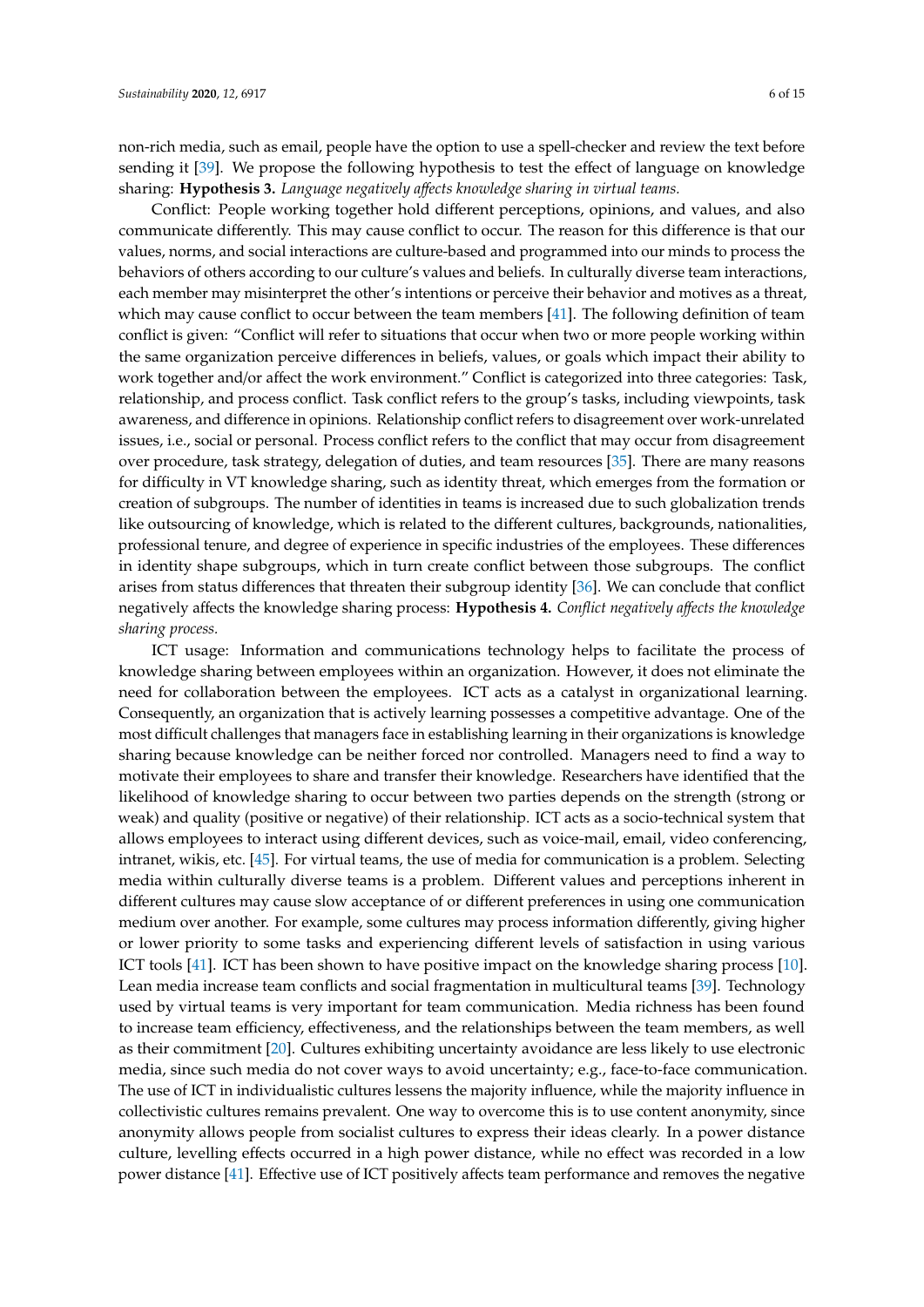effects of cultural diversity [\[20\]](#page-13-15). The following hypothesis is suggested to be tested: **Hypothesis 5.** *ICT positively a*ff*ects knowledge sharing in VTs.*

Trust: One of the most important factors that affects team performance is trust. Physical diaspora, different cultural backgrounds, and changes of team members have made trust more difficult to achieve between the team members. In a trusting relationship, people are willing to be traded on in return for the collective benefits of the team. Developing trust mainly relies on the members' cultural background [\[46\]](#page-14-18). Unlike traditional teams that develop trust by interacting face to face, VTs develop trust by sharing timely and appropriate responses through ICT and are engaged in task-based relationships [\[43\]](#page-14-13). Trust is a key factor in relationships between team members, which makes it the most determinant factor in team knowledge sharing. Trust is vital, since it helps to reduce the psychological distance between the team members [\[38\]](#page-14-9). When team members trust their partners, the social ties are strong and the contribution to sharing knowledge is increased. [\[10\]](#page-13-5). There are three types of trust: Calculus-based trust, knowledge-based trust, and identity-based trust. The initial establishment of trust is very important in the establishment of knowledge-based trust. Trust is fragile within the VT. According to the social exchange theory, once swift trust is established, trust depends on the knowledge gained from team members as well as on the positive and negative events that have occurred or may occur [\[21\]](#page-13-16). In a trusting environment, people tend to believe that their behaviors will lead to favorable results. When team members trust each other, there is a sense of obligation to share knowledge; in order to not break the obligation, they are likely to be more motivated to share knowledge [\[47\]](#page-14-19). The following three antecedents for trust are taken into consideration: Ability, benevolence, and integrity. Ability refers to the trust in the skills and competencies of the leader. Benevolence refers to the intentions and motives of the trusted person. Integrity refers to the principles governing the conduct of the trusted person [\[38\]](#page-14-9). Trust differs between face-to-face interactions and virtual teams. In collocated environments where team members communicate face to face, trust tends to increase with time, whereas in virtual settings, there is a high level of initial trust, but with time, this trust can either decrease or increase [\[21\]](#page-13-16). Trust and knowledge sharing are related. However, few studies have analyzed the impact that trust between team members has on knowledge sharing. We can conclude as a hypothesis that trust has an effect on knowledge sharing: **Hypothesis 6.** *Trust positively a*ff*ects knowledge sharing in virtual teams.*

Leadership: Another important factor for ensuring the success of a team is leadership. In VTs, the leader is a virtual leader that uses ICT to communicate with their team members. There is a great effort required of such a leader to manage team tasks, build relationships, and facilitate the team process [\[38\]](#page-14-9). The lack of collocated interaction between team members creates many challenges that may affect knowledge sharing and performance of the virtual team. Some of these challenges are trust, conflict management, decision-making, and expressing opinions. Leadership can overcome these challenges [\[48\]](#page-14-20). Leadership plays an important role in overcoming challenges that afflict virtual teams and helps them to realize their full potential [\[19\]](#page-13-14). Developing trust is an essential characteristic of VT leaders [\[11\]](#page-13-6). A few studies have explored successful factors that affect team creativity. Even in a virtual setting, team creativity necessitates several preconditions; e.g., a psychologically safe environment and the empowerment to share among the team members. A psychologically safe environment refers to team members working together, valuing each other's knowledge, sharing information, and discussing mistakes without the fear of being penalized. Leadership fosters creativity by providing psychological safety [\[49\]](#page-14-21). Leaders who draw clear distinctions between reward and penalty with regards to the team behavior of their subordinates can encourage the employees to be more willing to share their knowledge [\[10\]](#page-13-5). One of the most difficult challenges that managers face in establishing learning in their organizations is knowledge sharing because knowledge can be neither forced nor controlled. Leaders need to find a way to motivate their employees to share and transfer their knowledge. Researchers have identified that the likelihood of knowledge sharing to occur between two parties depends on the strength (strong or weak) and quality (positive or negative) of their relationship. ICT acts as a socio-technical system that allows employees to interact using different devices, such as voice-mail,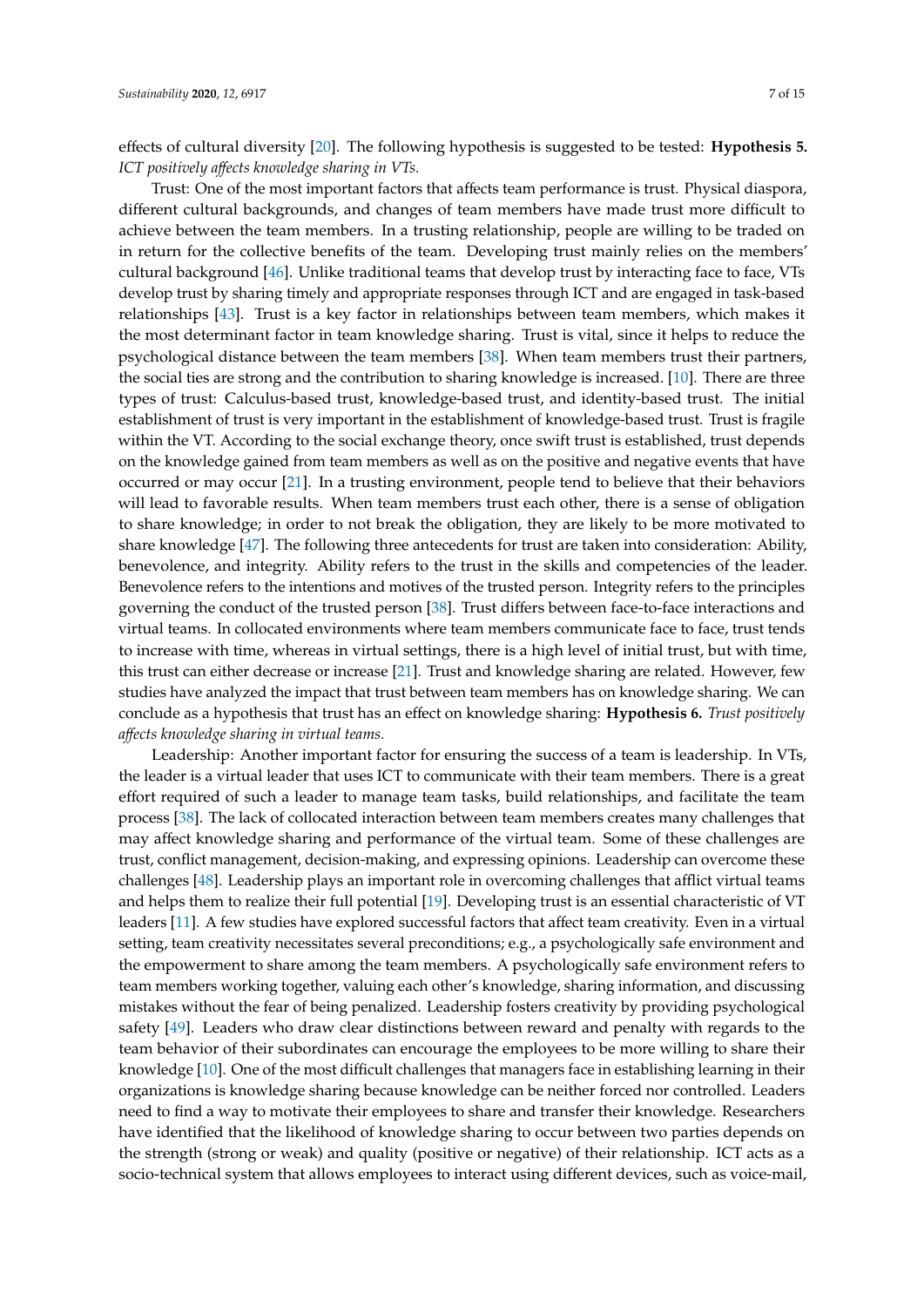email, video conferencing, intranet, wikis, etc. [\[45\]](#page-14-17). All these benefits are subject to the virtual teams being managed well. The effectiveness of leadership plays a key role in the success of virtual teams. Similarly to in face-to-face teams, the development of relationships within virtual teams is natural and organic. To be successful, leaders must be culturally literate and proficient in a language to do global business [\[40\]](#page-14-14). The following hypothesis is proposed: **Hypothesis 7.** *Leadership positively a*ff*ects knowledge sharing in virtual teams*.

As a conclusion, scholars who are experts in the VT field suggested the following factors to have significant impact on VTs' knowledge sharing: Culture, motivation, leadership, trust, ICT, language, and conflict. Thus, after identifying these factors and formulating hypotheses, the next step is to empirically test the significance of such hypotheses.

# *2.2. Research Model*

In order to test our Model presented in Figure [1](#page-8-0) answer these research questions, we conducted empirical research to study the impact of culture, motivation, leadership, trust, ICT, language, and conflict on VT knowledge sharing, since these factors are the most cited and emphasized by the expert authors in the field of VTs. We prepared a research instrument (a questionnaire) comprised of 48 questions by analyzing the available literature. Eight questions are related to the participant's demographic details; five questions relate to each factor. The questions in the questionnaire were compiled from the review of articles written by experts in the ICT field. The questions were chosen using tested hypotheses. The method used to collect the data is Google Forms. An email was sent to the participants with a link to the questionnaire. No incentive was offered to answer the questions. Three follow-up emails were sent to the participants to complete the questionnaire. We used the Structural Equation Modeling (SEM) technique and AMOS 23.0 to test the following hypotheses:

**Hypothesis 1.** *Culture positively a*ff*ects the knowledge sharing process.*

**Hypothesis 2.** *Motivation (intrinsic and extrinsic) positively a*ff*ects knowledge sharing in virtual teams.*

**Hypothesis 3.** *Language negatively a*ff*ects knowledge sharing in virtual team.*

**Hypothesis 4.** *Conflict negatively a*ff*ects the knowledge sharing process.*

**Hypothesis 5.** *ICT positively a*ff*ects knowledge sharing in VTs.*

**Hypothesis 6.** *Trust positively a*ff*ects knowledge sharing in virtual teams.*

# **Hypothesis 7.** *Leadership positively a*ff*ects knowledge sharing in virtual teams.*

For the data sample, we selected participants who are members of virtual teams in the IT industry in the United Arab Emirates (UAE). The target organizations are three IT service companies that provide consultancy services in enterprise resource planning (ERP), business intelligence (BI), and expert knowledge in information and communications technology (ICT). The three companies have multiple brunches worldwide, and their teams communicate using ICT. The data collected are from the UAE. The questionnaires were sent to 747 employees. There were 203 respondents to the survey.

We used the Cronbach Alpha method to assess the reliability of the questions used for measurement. Acceptable values should be above 0.7 to reflect the acceptable reliability. The considered variables all exceed the 0.7 value. We used confirmatory factor analysis (CFA) to determine the dimensional structure of the scale based on eigenvalues greater than 1. We used the maximum likelihood method, as it was the best method to determine the parameters of distribution and to describe the given data.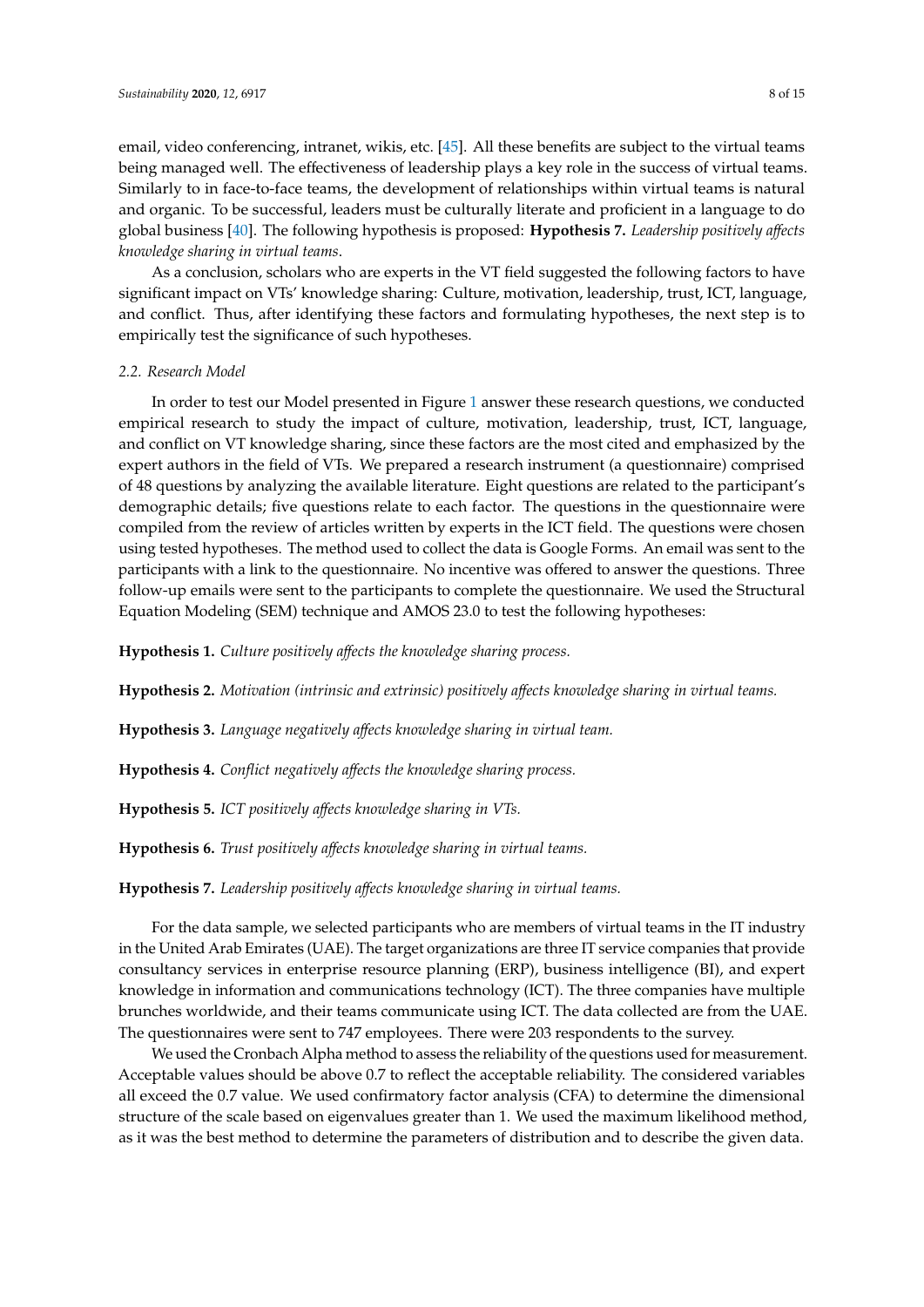

<span id="page-8-0"></span>**Hypothesis 7.** *Leadership positively affects knowledge sharing in virtual teams.* 

**Figure 1.** Knowledge sharing measurement model.

#### **Figure 1.** Knowledge sharing measurement model. **3. Results and Discussion**

The respondent sample consisted of 156 males (76.84%) and 47 females (23.16%). A total of 152 respondents (74.87%) use both online and face-to-face communication techniques when interacting with other teams; 20 respondents (9.85%) communicate only face-to-face; and 31 respondents (31%) use online communication with virtual teams. A total of 92.11% of the respondents (187) are team members and 7.89% of the respondents (16) are team leaders. A total of 70 respondents (34.48%) are in the age group 22–29; 124 respondents (61.08%) are in the age group 30–49; and 4.44% (9) of the respondents are aged 50+. A total of 23.15% (47) of the respondents have less than one year of experience in VTs; 42.03% (85) have 1–5 years of experience; 24.63% (50) have 6–10 years of experience working in VTs; and 8.18% (21) have worked in VTs for over ten years. The following are the time frames for which the respondents have been members of their current VTs: 56 respondents have been part of their current teams for less than one year; 102 respondents—1–5 years; and 45 respondents have been members of their current VTs for over five years. The following are the numbers of members in teams according to the responses: Less than 10 members in a team—32%; 10–50 members—44%; more than 50 members—24%. The following are the types of services that the companies provide according to the responses: 37.5% of companies provide ERP services; 28.4%— BI services; and 65.9% provide both types of services, as presented in Table [2](#page-9-0) below.

To contrast the proposed hypotheses, we developed the structural equations model shown in Figure [2](#page-9-1) and examined the effect of each factor on knowledge sharing. This study seeks to examine the factors that affect knowledge sharing within virtual teams. We used the Structural Equation Modeling (SEM) technique and AMOS 23.0 to test the research question of the study. We used maximum likelihood. To validate the measurement model, we assessed its convergent and discriminant validity. The following questions were removed to increase the internal consistency of the model: conflict1, culture5, technology5, language5, motivation5, knowledgesharing3, knowledgesharing2, and trust5.

The standardized path loadings of all items were significant and exceeded 0.5. The composite reliability (CR) exceeded 1.96, and the average variance extracted (AVE) exceeded 0.5. Therefore, convergent validity was supported. We calculated the maximum squared variance and found that it was less than the AVE, thus supporting the discriminant validity. Moreover, the multicollinearity test showed that the correlation between independent variables is less than 0.3; hence, there were no multicollinearity issues.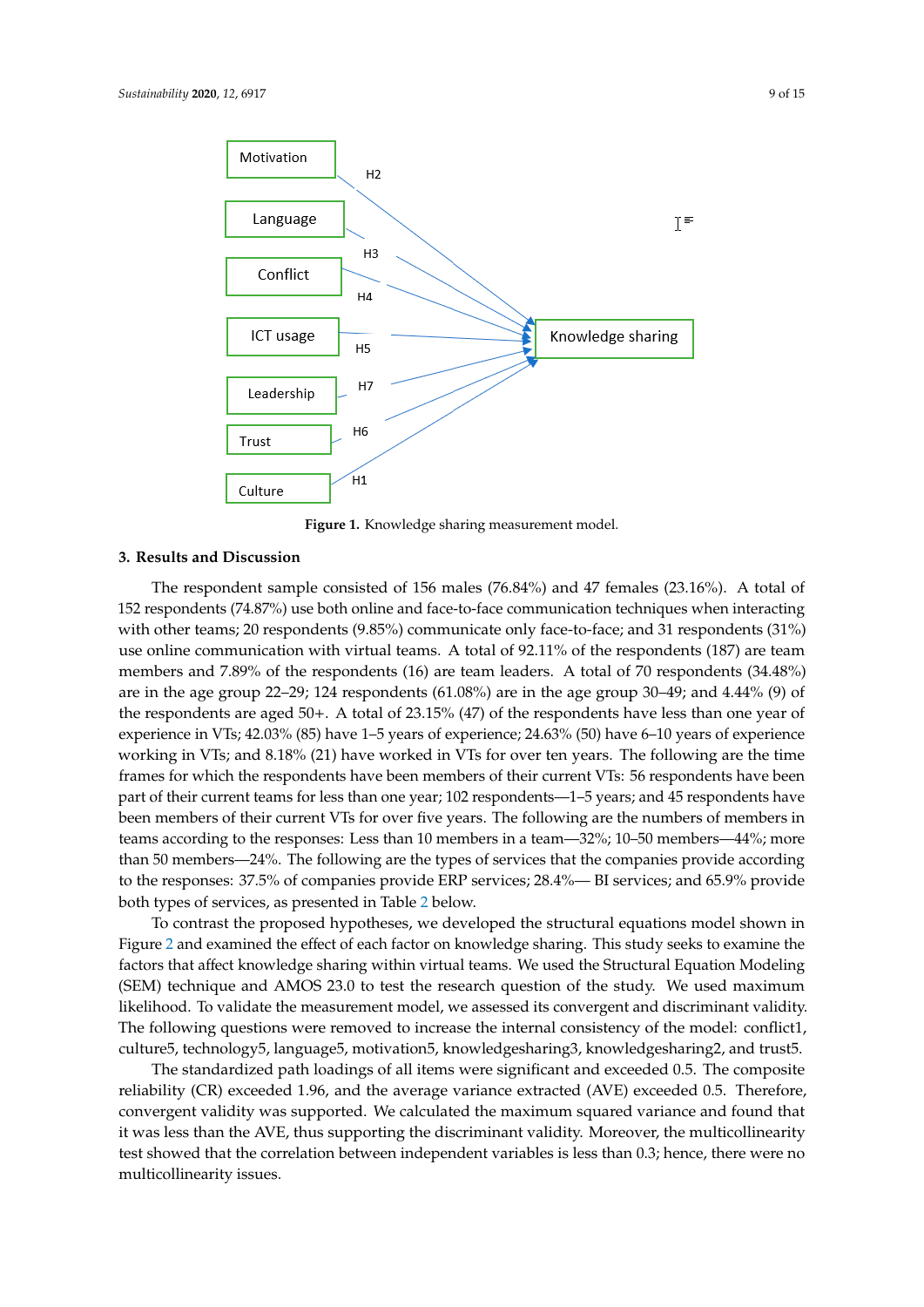<span id="page-9-0"></span>

| <b>Details</b>                                       | Percentage<br>Male: 76.84<br>Female: 23.16                                |  |  |
|------------------------------------------------------|---------------------------------------------------------------------------|--|--|
| Gender                                               |                                                                           |  |  |
| Mode of Communication                                | Online: 31<br>Face-to-face: 9.85<br>Both online and face-to-face: 74.87   |  |  |
| Designation                                          | Team member: 92.11<br>Team leader: 7.89                                   |  |  |
| Age                                                  | $22 - 29:34.48$<br>$30-49:61.08$<br>>50:4.44                              |  |  |
| Work experience in years as a virtual team member    | <1:23.15<br>$<$ 1 and $<$ 5: 42.03<br>$< 5$ and $< 10: 24.63$<br>>10:8.18 |  |  |
| Work experience in years in the current virtual team | <1:27<br>$<$ 1 and $<$ 5: 50<br>>5:23                                     |  |  |
| Number of members in a team                          | <10:32<br>$10 - 50:44$<br>>50:24                                          |  |  |
| Service provided by the company                      | ERP: 37.5<br>BI: 28.4<br>Both: 65.9                                       |  |  |

**Table 2.** Demographics.

<span id="page-9-1"></span>

**Figure 2.** Structural model for knowledge sharing.

The model fit also verified the results for the Comparative Fit Index (CFI), Standardized Root Mean Square Residual (SRMR), Root Mean Square Error of Approximation (RMSEA), and PClose (p of close fit this measure, is a one-sided test of the null hypothesis, which indicates close-fitting model); these were acceptable results, as shown in Table [3.](#page-10-0) In Table [3,](#page-10-0) the fit indices for the structural equation model are shown; chi-square, which is called CMIN, divided by degree of freedom (DF), is 2.87 and falls between 1 and 3. Comparative Fit Index (CFI) is 0.93 and falls above 0.90, and Standardized Root Mean Square Residual (SRMR) and Root Mean Square Error of Approximation (RMSEA) are below the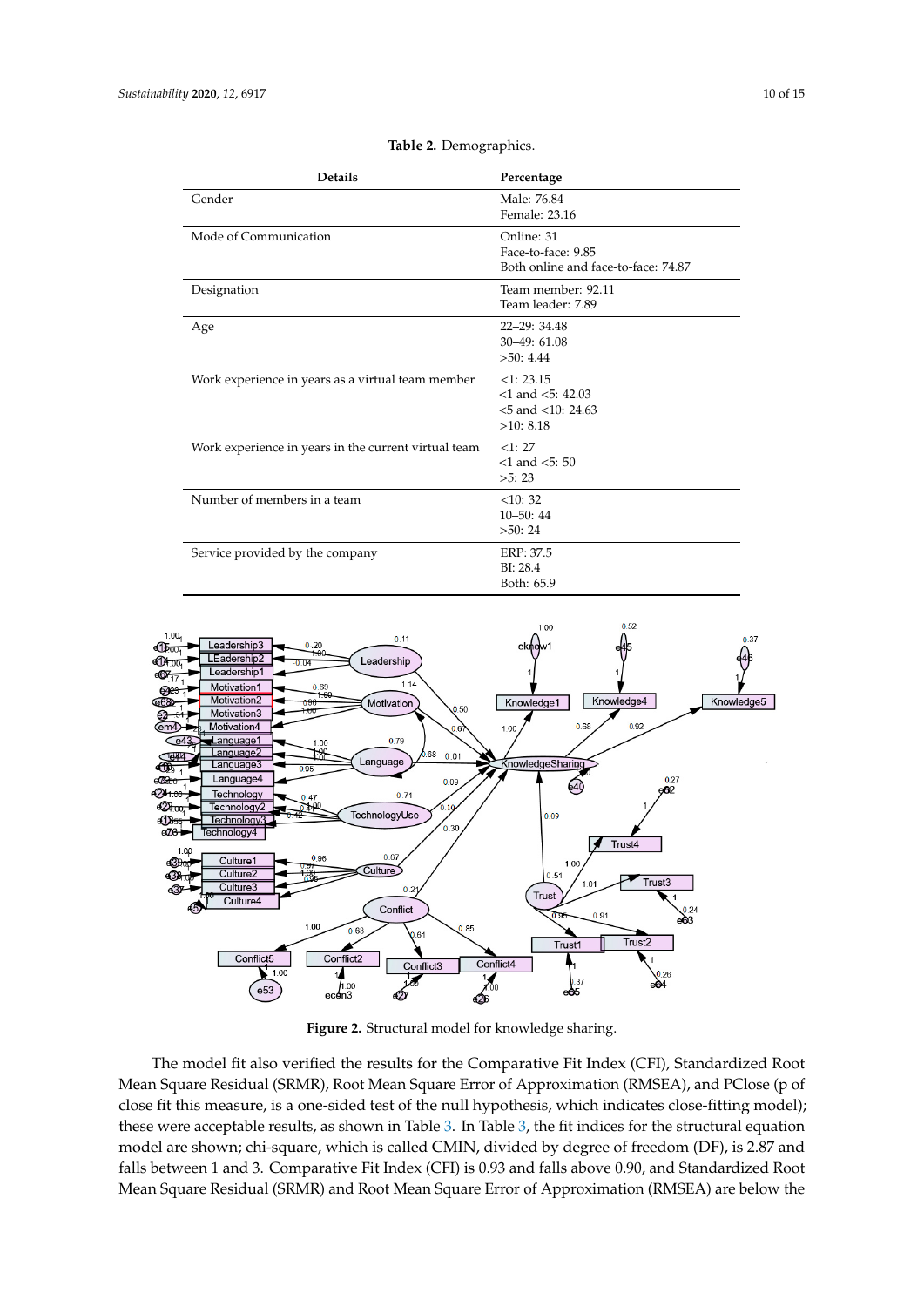<span id="page-10-0"></span>threshold, as shown in Table [3.](#page-10-0) PClose, which tests for close fit, is 0.06 and falls above the threshold of 0.05; this results in model fit.

| <b>Measure</b> | <b>Estimate</b> | <b>Threshold</b> | Interpretation |
|----------------|-----------------|------------------|----------------|
| <b>CMIN</b>    | 1934.38         |                  |                |
| DF             | 674             |                  |                |
| CMIN/DF        | 2.87            | Between 1 and 3  | Acceptable     |
| <b>CFI</b>     | 0.93            | >0.90            | Acceptable     |
| <b>SRMR</b>    | 0.067           | < 0.08           | Acceptable     |
| <b>RMSEA</b>   | 0.056           | < 0.06           | Acceptable     |
| PClose         | 0.06            | >0.05            | Acceptable     |
|                |                 |                  |                |

As shown in Table [4,](#page-10-1) the results indicate that Culture (H1) has a composite reliability (CR) of −3.711, an estimate of −0.101, a standard error (SE) of 0.029, and a *p*-value of less than 0.001. This means that the regression weight for Culture in the prediction of knowledge sharing is significantly different from zero at the 0.05 level (two-tailed). In other words, H1 is significant. Motivation (H2) has a composite reliability (CR) of 15.433, an estimate of 0.667, a standard error (SE) of 0.041, and a *p*-value of less than 0.001. This means that the regression weight for Motivation in the prediction of knowledge sharing is significantly different from zero at the 0.05 level (two-tailed). In other words, H2 is significant. Language (H3) has a composite reliability (CR) of 0.791, an estimate of 0.12, a standard error (SE) of 0.37, and a *p*-value of 0.429. This means that the regression weight for Language in the prediction of knowledge sharing is not significantly different from zero at the 0.05 level (two-tailed). In other words, H3 is not significant. Conflict (H4) has a composite reliability (CR) of −3.510, an estimate of −0.304, a standard error (SE) of 0.086, and a *p*-value of less than 0.001. This means that the regression weight for Conflict in the prediction of knowledge sharing is significantly different from zero at the 0.05 level (two-tailed). In other words, H4 is significant. ICT (H5) has a composite reliability (CR) of 3.079, an estimate of 0.092, a standard error (SE) of 0.032, and a *p*-value of less than 0.002. This means that the regression weight for ICT in the prediction of knowledge sharing is significantly different from zero at the 0.05 level (two-tailed). In other words, H5 is significant. Trust (H6) has a composite reliability (CR) of 3.187, an estimate of 0.09, a standard error (SE) of 0.29, and a *p*-value of 0.001. This means that the regression weight for Trust in the prediction of knowledge sharing is significantly different from zero at the 0.05 level (two-tailed). In other words, H6 is significant. Leadership (H7) has a composite reliability (CR) of 2.59, an estimate of 0.505, a standard error (SE) of 0.196, and a *p*-value of 0.01. This means that the regression weight for Leadership in the prediction of knowledge sharing is significantly different from zero at the 0.05 level (two-tailed). In other words, H7 is significant.

|  | Table 4. Standardized regression weights. |  |  |
|--|-------------------------------------------|--|--|
|--|-------------------------------------------|--|--|

<span id="page-10-1"></span>

| Hypothesis DV  |                  | IV         | Estimate | Standard<br>Error | Composite<br>Reliability | <i>v</i> -Value | Result        |
|----------------|------------------|------------|----------|-------------------|--------------------------|-----------------|---------------|
| H1             | KnowledgeSharing | Culture    | $-0.101$ | 0.029             | $-3.711$                 | ***             | Supported     |
| H <sub>2</sub> | KnowledgeSharing | Motivation | 0.667    | 0.041             | 15.433                   | ***             | Supported     |
| H <sub>3</sub> | KnowledgeSharing | Language   | 0.012    | 0.37              | 0.791                    | 0.429           | Not Supported |
| H <sub>4</sub> | KnowledgeSharing | Conflict   | $-0.304$ | 0.086             | $-3.510$                 | ***             | Supported     |
| H <sub>5</sub> | KnowledgeSharing | ICT        | 0.092    | 0.032             | 3.079                    | 0.002           | Supported     |
| H <sub>6</sub> | KnowledgeSharing | Trust      | 0.09     | 0.029             | 3.187                    | 0.001           | Supported     |
| H7             | KnowledgeSharing | Leadership | 0.505    | 0.196             | 2.590                    | 0.010           | Supported     |

\*\*\* indicate value less than 0.001.

We tested the model by collecting the data through an online survey and used the AMOS SPSS software. As shown in Table [4,](#page-10-1) the results indicate that Culture (H1), Motivation (H2), Conflict (H4), ICT (H5), Trust (H6), and Leadership (H7) are supported, which corresponds with the literature discussion.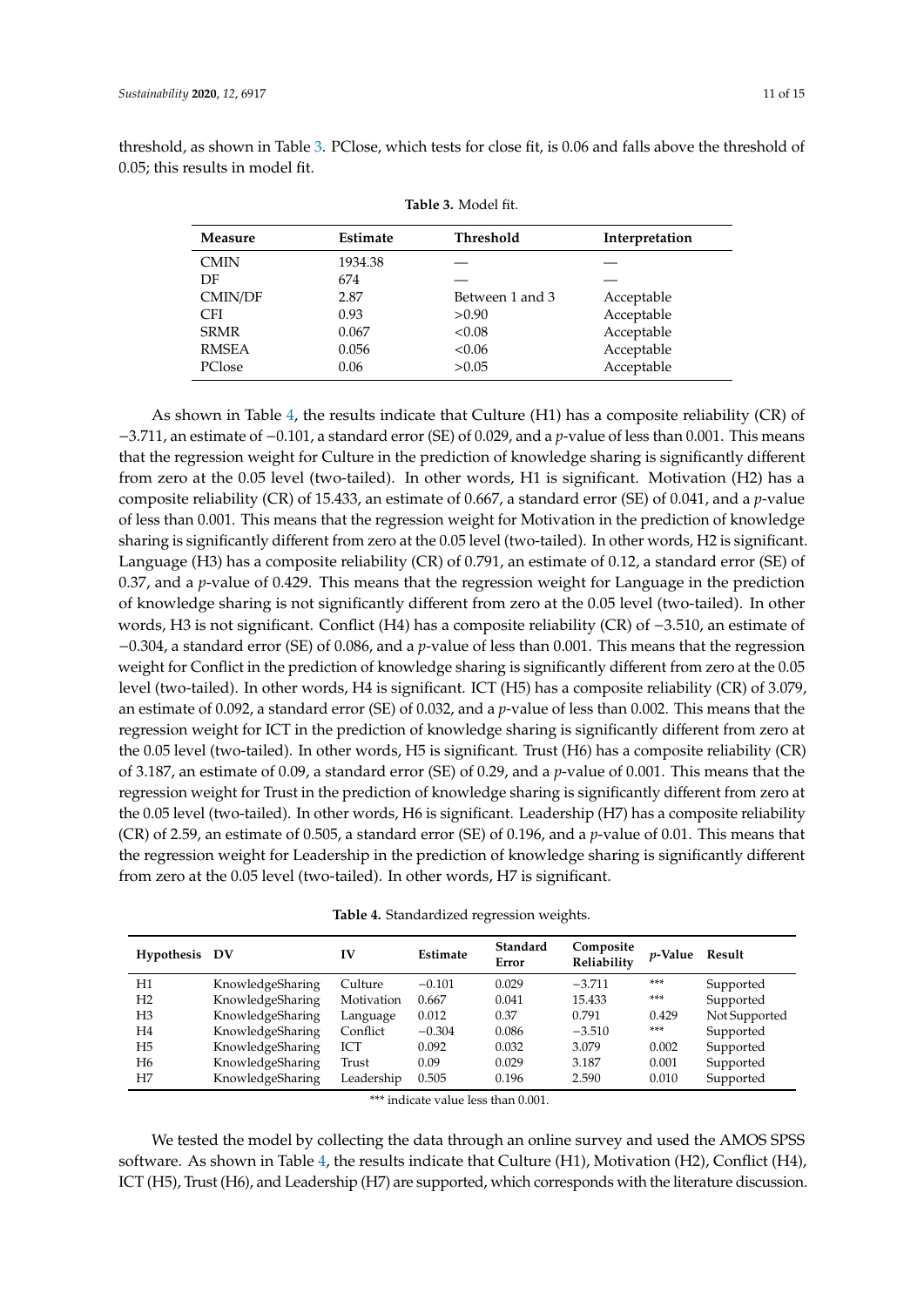When employees use ICT and are more collaborative, the knowledge sharing process is enhanced and facilitated. When there is an increase in trust, the employees are more willing to share their knowledge with other team members. The increase of the number of different cultures in a VT causes cultural identities within the team and creates cultural obstacles, which negatively affect knowledge sharing in a VT. Conflict is one the main reasons hindering the knowledge sharing process. When conflict is present, team members are unwilling to share their knowledge with their team members. Team leaders must solve the conflict between the team members and motivate them to share knowledge. However, Language (H3) was not supported and showed no effect on knowledge sharing, unlike what the existing literature suggests, wherein some researchers find direct consequence between language and knowledge sharing. This may be accounted for by the fact that the UAE has a wide expat diaspora from different countries speaking different languages and working together, so employees are accustomed to a variety of languages. Teams in UAE companies are composed of team members who are from different nationalities and who speak different languages, so members are used to dealing with other members with different languages. Hence, this is also reflected when dealing with online members. There are several key findings in our analysis of the factors affecting knowledge sharing. We have found that Culture, Motivation, Conflict, ICT, Trust, and Leadership all affect knowledge sharing and have a significant *p*-value of <0.05, using a 95% confidence interval, whereas Language is not significant, as is shown in Table [4.](#page-10-1) With the increase in Motivation, ICT, Trust, and Leadership, knowledge sharing in the organization also increases. Conversely, the increase in Conflict and Cultural Diversity causes knowledge sharing to decrease. This is very beneficial for organizations with regards to building strong teams that have the capability and the willingness to share knowledge, which results in effective virtual teams. The managers of existing virtual teams can measure the level of knowledge sharing and work to better the weak aspects, which in turn enhances the knowledge sharing process within the team. For example, if conflict or cultural diversity are high, they need to find a way to reduce the degree to which conflict or culture hinder knowledge sharing. When hiring new team members, organizations must take into consideration those factors and hire individuals that are potentially cohesive with the existing team members. This model forms a basis for organization in developing countries and can be used to build upon when measuring virtual team performance; it can be further integrated with new models that propose implementation plans designed to establish high-performance VTs. Our findings in the UAE are comparable to the studies conducted in Europe and the U.S. in terms of the following factors: Culture, motivation, conflict, ICT, trust, and leadership. However, language in Europe and the U.S. has been shown to have a significant effect on VT knowledge sharing, whereas no significant effect was found in the UAE.

As all research has limitations, the limitations of this article are as follows: The first limitation of this study is that seven factors affecting knowledge sharing were used; however, there are other factors that affect knowledge sharing, but were not included in this study; secondly, the study was conducted in the industry of IT organizations, and future studies should include other industries; thirdly, this study was conducted in the UAE, and future studies should include other countries.

This study has several implications for research, as it is the first one to study the following seven factors that affect knowledge sharing in a developing country together, i.e., culture, motivation, language, conflict, ICT, trust, and leadership. Promoting and encouraging knowledge sharing in organizations remains a challenge for organizations. It is important for organizations to develop a strategy that promotes knowledge sharing in the organization. This requires organizations to understand the factors that affect knowledge sharing. As demonstrated in this study, the elements or factors that affect knowledge sharing are culture, motivation, language, conflict, ICT, trust, leadership, and collaboration. Organizations must implement strategies that eliminate the effects of different cultures and minimize conflict as well as promote motivation with rewards, collaboration, and trust between team members. Leadership should be the source of an example for knowledge sharing.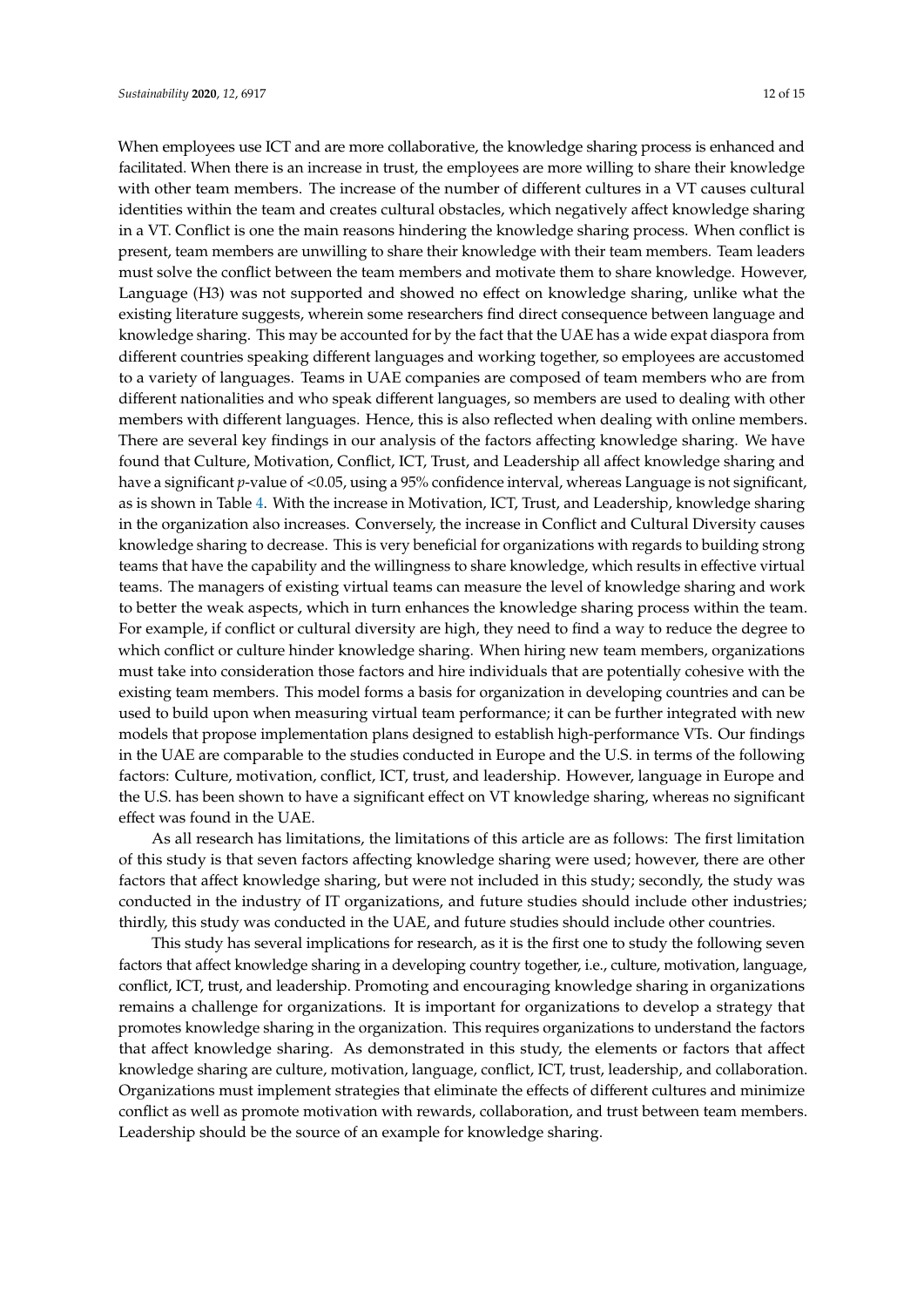### **4. Conclusions**

The increased use of ICT and its rapid development have significantly impacted the establishment of virtual teams. One of the most important competitive advantages is the intellectual one that can be created, shared, and disseminated between team members. It is especially relevant for dispersed teams whose members come from different backgrounds and cultures and hold different points of view. Even though there is a lot of research done on VTs, there is little on the VT knowledge sharing within organizations in developing countries. In previous research, these factors of culture, motivation, leadership, trust, ICT, language, and conflict were not studied together to measure their effects on knowledge sharing, especially in developing countries.

The model proposed in this article is useful for managers to measure knowledge sharing in their virtual teams by measuring the factors provided in the model that affect the knowledge sharing process. This study recognizes the opportunities and challenges of measuring knowledge sharing in virtual teams.

The results show that knowledge sharing in virtual teams is positively correlated with motivation, ICT, trust, and leadership, while being negatively correlated with culture and conflict. There is no correlation with language. Language is the factor found to be different between the U.S., Europe, and the Middle East; it affects VT knowledge sharing in both the U.S. and Europe, while it has no effect in the Middle East.

Top management should consider such factors as ICT, trust, leadership, culture, and conflict in order to achieve an acceptable level of knowledge sharing. Management of these factors helps the organization and the team members to achieve effectiveness and efficiency, and to reach high VT performance, which in turn creates competitive advantage. Enhancing these factors results in better knowledge sharing between VT members. Managers must take into consideration the factors that positively and negatively affect the knowledge sharing process; they must try to reduce the negative factors hindering knowledge sharing between team members as much as possible, as well as promote the factors (e.g., trust) that enhance knowledge sharing in virtual teams.

As a limitation of this study is considered the evaluation of seven factors affecting knowledge sharing, and a proposal for further research is to extend research with additional factors as well as to include other industries and more developing countries.

This study proposes a framework for future studies that can add factors to this model and create new models not only for measuring, but also for the implementation of strategies that can be used to enhance knowledge sharing in virtual teams.

**Author Contributions:** Conceptualization, V.D. and K.A.M.; methodology, K.A.M. and V.D.; software, K.A.M.; validation, V.D. and I.M.-K.; formal analysis, I.M.-K.; investigation, K.A.M.; resources, K.A.M.; writing—original draft preparation, V.D.; writing—review and editing, V.D. and I.M.-K.; visualization, K.A.M. and I.M.-K.; supervision, V.D. All authors have read and agreed to the published version of the manuscript.

**Funding:** This research received no external funding.

**Conflicts of Interest:** The authors declare no conflict of interest

#### **References**

- <span id="page-12-0"></span>1. Al Majzoub, K.; Davidavičienė, V. Organization Behavior Changes Caused By Information and Communication Technologies. In Proceedings of the 10th International Scientific Conference, Vilnius, Lithuania, 3–4 May 2018. [\[CrossRef\]](http://dx.doi.org/10.3846/bm.2018.15)
- <span id="page-12-1"></span>2. Azhar, S.; Ahmad, I. Introduction to the Special Issue on Information and Communication Technology (ICT) in AEC Organizations: Assessment of Impact on Work Practices, Project Delivery, and Organizational Behavior. *J. Manag. Eng.* **2015**, *31*, A2014001. [\[CrossRef\]](http://dx.doi.org/10.1061/(ASCE)ME.1943-5479.0000345)
- <span id="page-12-2"></span>3. Al Zain, N.L.; Vasilache, S.; Incze, C.B. The significance and managerial challenges of virtual teamworking. *Proc. Int. Conf. Bus. Excell.* **2018**, *12*, 25–33. [\[CrossRef\]](http://dx.doi.org/10.2478/picbe-2018-0004)
- <span id="page-12-3"></span>4. Alsharo, M.; Gregg, D.; Ramirez, R. Virtual team effectiveness: The role of knowledge sharing and trust. *Inf. Manag.* **2017**, *54*, 479–490. [\[CrossRef\]](http://dx.doi.org/10.1016/j.im.2016.10.005)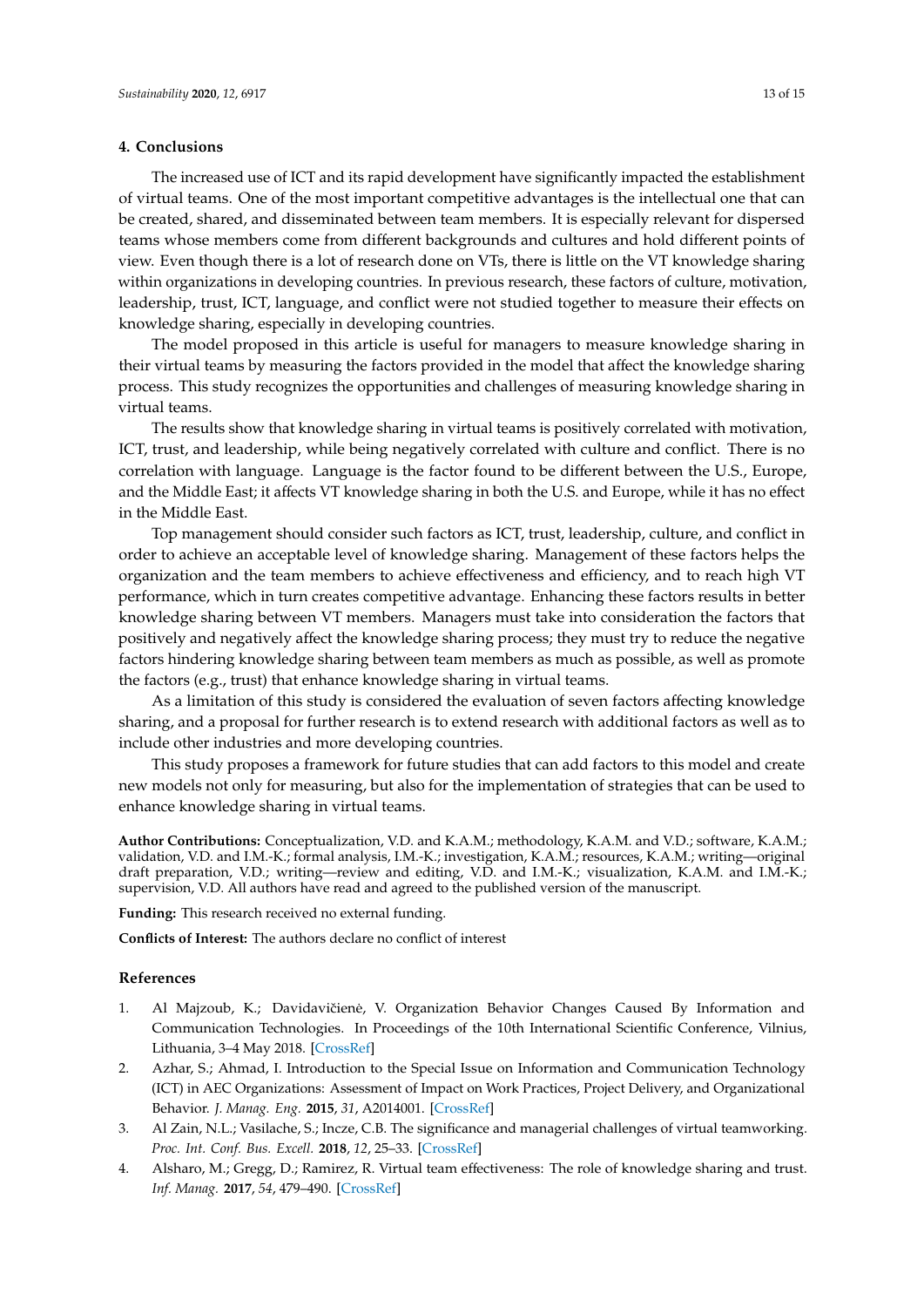- <span id="page-13-0"></span>5. Schmidtke, J.M.; Cummings, A. The effects of virtualness on teamwork behavioral components: The role of shared mental models. *Hum. Resour. Manag. Rev.* **2017**, *27*, 660–677. [\[CrossRef\]](http://dx.doi.org/10.1016/j.hrmr.2016.12.011)
- <span id="page-13-1"></span>6. Bhat, S.K.; Pande, N.; Ahuja, V. Virtual Team Effectiveness: An Empirical Study Using SEM. *Procedia Comput. Sci.* **2017**, *122*, 33–41. [\[CrossRef\]](http://dx.doi.org/10.1016/j.procs.2017.11.338)
- <span id="page-13-2"></span>7. Gibbs, J.L.; Sivunen, A.; Boyraz, M. Investigating the impacts of team type and design on virtual team processes. *Hum. Resour. Manag. Rev.* **2017**, *27*, 590–603. [\[CrossRef\]](http://dx.doi.org/10.1016/j.hrmr.2016.12.006)
- <span id="page-13-3"></span>8. Goettsch, K.L. Working with global virtual teams: A case study reality check on intercultural communication best practices. *Glob. Adv. Bus. Commun.* **2016**, *5*. Available online: http://[commons.emich.edu](http://commons.emich.edu/gabc/vol5/iss1/3)/gabc/vol5/iss1/3 (accessed on 22 February 2020).
- <span id="page-13-4"></span>9. Havakhor, T.; Sabherwal, R. Team Processes in Virtual Knowledge Teams: The Effects of Reputation Signals and Network Density. *Manag. Inf. Syst.* **2018**, *35*, 266–318. [\[CrossRef\]](http://dx.doi.org/10.1080/07421222.2018.1440755)
- <span id="page-13-5"></span>10. Navimipour, N.J.; Charband, Y. Knowledge sharing mechanisms and techniques in project teams: Literature review, classification, and current trends. *Comput. Hum. Behav.* **2016**, *62*, 730–742. [\[CrossRef\]](http://dx.doi.org/10.1016/j.chb.2016.05.003)
- <span id="page-13-6"></span>11. Christensen, P.H.; Pedersen, T. The dual influences of proximity on knowledge sharing. *Knowl. Manag.* **2018**, *22*, 1782–1802. [\[CrossRef\]](http://dx.doi.org/10.1108/JKM-03-2018-0211)
- <span id="page-13-7"></span>12. Panteli, N.; Yalabik, Z.Y.; Rapti, A. Fostering work engagement in geographically-dispersed and asynchronous virtual teams. *Inf. Technol. People* **2019**, *32*, 2–17. [\[CrossRef\]](http://dx.doi.org/10.1108/ITP-04-2017-0133)
- <span id="page-13-8"></span>13. Dong, W.; Ehrlich, K.; Macy, M.M.; Muller, M. Embracing Cultural Diversity: Online Social Ties in Distributed Workgroups. In Proceedings of the 19th ACM Conference Computer Cooperative Work & Social Computing—CSCW'16, New York, NY, USA, 2016; pp. 273–286. Available online: http://[dl.acm.org](http://dl.acm.org/citation.cfm?doid=2818048.2835198)/citation. cfm?doid=[2818048.2835198](http://dl.acm.org/citation.cfm?doid=2818048.2835198) (accessed on 12 February 2020).
- <span id="page-13-9"></span>14. Adamovic, M. An employee-focused human resource management perspective for the management of global virtual teams. *J. Hum. Resour. Manag.* **2018**, *29*, 2159–2187. [\[CrossRef\]](http://dx.doi.org/10.1080/09585192.2017.1323227)
- <span id="page-13-10"></span>15. Maduka, N.S.; Edwards, H.; Greenwood, D.; Osborne, A.; Babatunde, S.O. Analysis of competencies for effective virtual team leadership in building successful organisations. *Benchmarking* **2018**, *25*, 696–712. [\[CrossRef\]](http://dx.doi.org/10.1108/BIJ-08-2016-0124)
- <span id="page-13-11"></span>16. Kyu, C.O.; Cho, E. The Mechanism of Trust Affecting Collaboration in Virtual Teams and the Moderating Roles of the Culture of Autonomy and Task Complexity. *Comput. Hum. Behav.* **2018**, *91*, 305–315. Available online: https://[linkinghub.elsevier.com](https://linkinghub.elsevier.com/retrieve/pii/S0747563218304734)/retrieve/pii/S0747563218304734 (accessed on 1 February 2020).
- <span id="page-13-12"></span>17. Aldea, C.C.; Popescu, A.D.; Draghici, A.; Draghici, G. ICT Tools Functionalities Analysis for the Decision Making Process of Their Implementation in Virtual Engineering Teams. *Procedia Technol.* **2012**, *5*, 649–658. Available online: http://[linkinghub.elsevier.com](http://linkinghub.elsevier.com/retrieve/pii/S2212017312005038)/retrieve/pii/S2212017312005038 (accessed on 14 February 2020). [\[CrossRef\]](http://dx.doi.org/10.1016/j.protcy.2012.09.072)
- <span id="page-13-13"></span>18. Laitinen, K.; Valo, M. Meanings of communication technology in virtual team meetings: Framing technology-related interaction. *Hum. Comput. Stud.* **2018**, *111*, 12–22. [\[CrossRef\]](http://dx.doi.org/10.1016/j.ijhcs.2017.10.012)
- <span id="page-13-14"></span>19. Liao, C. Leadership in virtual teams: A multilevel perspective. *Hum. Resour. Manag. Rev.* **2017**, *27*, 648–659. [\[CrossRef\]](http://dx.doi.org/10.1016/j.hrmr.2016.12.010)
- <span id="page-13-15"></span>20. Pinjani, P.; Palvia, P. Trust and knowledge sharing in diverse global virtual teams. *Inf. Manag.* **2013**, *50*, 144–153. [\[CrossRef\]](http://dx.doi.org/10.1016/j.im.2012.10.002)
- <span id="page-13-16"></span>21. Jaakson, K.; Reino, A.; McClenaghan, P.B. The space between—Linking trust with individual and team performance in virtual teams. *Team Perform. Manag.* **2018**. [\[CrossRef\]](http://dx.doi.org/10.1108/TPM-03-2018-0024)
- <span id="page-13-17"></span>22. Killingsworth, B.; Xue, Y.; Liu, Y. Factors influencing knowledge sharing among global virtual teams. *Team Perform. Manag.* **2016**, *22*, 284–300. [\[CrossRef\]](http://dx.doi.org/10.1108/TPM-10-2015-0042)
- <span id="page-13-18"></span>23. Lekhawipat, W.; Wei, Y.H.; Lin, C. How internal attributions affect knowledge sharing behavior. *Knowl. Manag.* **2018**, *22*, 867–886. [\[CrossRef\]](http://dx.doi.org/10.1108/JKM-02-2017-0081)
- <span id="page-13-19"></span>24. Abdelwhab, A.A.; Selvam, D.P.; Paris, L.; Gunasekaran, A. Key factors influencing knowledge sharing practices and its relationship with organizational performance within the oil and gas industry. *Knowl. Manag.* **2019**, *23*, 1806–1837. [\[CrossRef\]](http://dx.doi.org/10.1108/JKM-06-2018-0394)
- <span id="page-13-20"></span>25. Olaisen, J.; Revang, O. Working smarter and greener: Collaborative knowledge sharing in virtual global project teams. *Inf. Manag.* **2017**, *37*, 1441–1448. [\[CrossRef\]](http://dx.doi.org/10.1016/j.ijinfomgt.2016.10.002)
- <span id="page-13-21"></span>26. Derven, M. Four drivers to enhance global virtual teams. *Ind. Commer. Train.* **2016**, *48*, 1–8. [\[CrossRef\]](http://dx.doi.org/10.1108/ICT-08-2015-0056)
- 27. Gao, S.; Guo, Y.; Chen, J.; Li, L. Factors affecting the performance of knowledge collaboration in virtual team based on capital appreciation. *Inf. Technol. Manag.* **2016**, *17*, 119–131. [\[CrossRef\]](http://dx.doi.org/10.1007/s10799-015-0248-y)